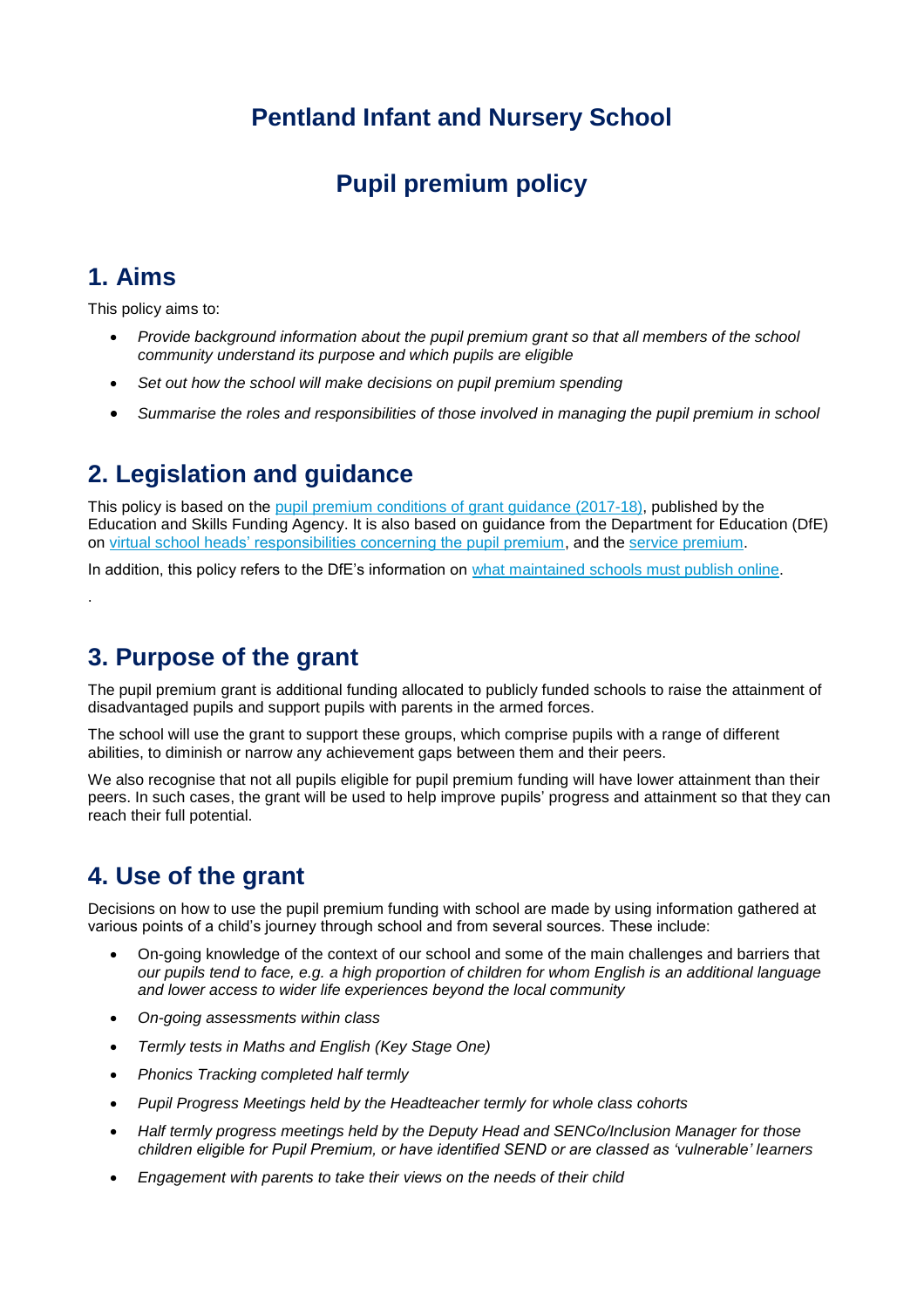*Use of evidence of good practice from both evidence-based research and resources from the [Education Endowment Foundation](https://educationendowmentfoundation.org.uk/) and learning from what works specifically in our school*

Some examples of how the school may use the grant include, but are not limited to:

- *Providing extra one-to-one or small-group support*
- *Facilitating pupils' access to the curriculum by the provision of specialist resources or equipment*
- *Additional teaching or learning opportunities*
- *Engaging with parents to support them with helping their children at home*
- *Providing home learning resources*
- *Employing extra teaching assistants*
- *Running intervention sessions within school time (for example, for children who need extra help with Maths or English)*
- *Funding educational trips and visits*
- *Addressing a wide range of needs, and take group and individual needs into account*
- *Extended school provision, including access to after school clubs and breakfast club*
- *Extended sports provision*

We will publish our strategy on the school's use of the pupil premium in each academic year on the school website, in line the DfE's requirements on what maintained schools must publish online.

Our pupil premium strategy is available here: http://www.pentlandinf.co.uk/page/pupil-premium

We will publish information on the school's use of the pupil premium on the school website in line with the requirements set out in our funding agreement and the DfE's guidance on what academies should publish online.

Information on how the school uses the pupil premium is available here: http://www.pentlandinf.co.uk/page/pupil-premium

# **5. Eligible pupils**

The pupil premium is allocated to the school based on the number of eligible pupils in Reception, Year One and Year Two.

Eligible pupils fall into the categories explained below.

### **5.1 Ever 6 free school meals**

Pupils recorded in the most recent January school census who are known to have been eligible for free school meals at any point in the last 6 years (as determined by the DfE's latest conditions of grant guidance).

This includes pupils first known to be eligible for free school meals in the most recent January census.

It does not include pupils who received universal infant free school meals but would not have otherwise received free lunches.

### **5.2 Looked after children**

Pupils who are in the care of, or provided with accommodation by, a local authority in England or Wales.

### **5.3 Post-looked after children**

Pupils recorded in the most recent January census and alternative provision census who were looked after by an English or Welsh local authority immediately before being adopted, or who left local authority care on a special guardianship order or child arrangements order.

#### **5.4 Ever 6 service children**

Pupils: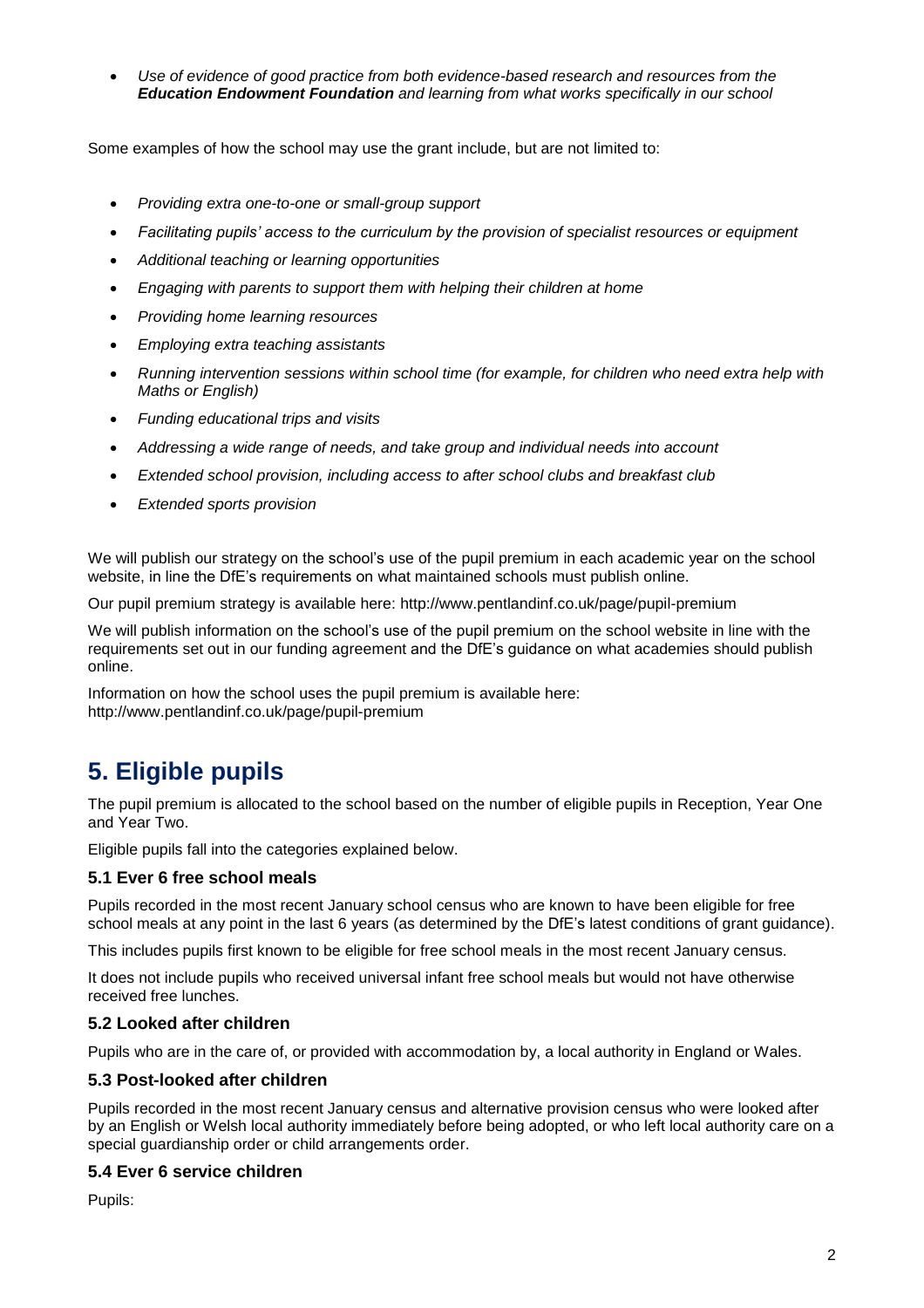- *With a parent serving in the regular armed forces*
- *Who have been registered as a 'service child' in the school census at any point in the last 6 years (as determined by the DfE's latest conditions of grant guidance), including those first recorded as such in the most recent January census*
- *In receipt of a child pension from the Ministry of Defence because one of their parents died while serving in the armed forces*

## **6. Roles and responsibilities**

#### **6.1 Headteacher and senior leadership team**

The headteacher and senior leadership team are responsible for:

- *Keeping this policy up to date, and ensuring that it is implemented across the school*
- *Ensuring that all school staff are aware of their role in raising the attainment of disadvantaged pupils and supporting pupils with parents in the armed forces*
- *Planning pupil premium spending and keeping this under constant review, using an evidence-based approach and working with virtual school heads where appropriate*
- *Monitoring the attainment and progress of pupils eligible for the pupil premium to assess the impact of the school's use of the funding*
- *Reporting on the impact of pupil premium spending to the governing board on an ongoing basis*
- *Publishing the school's pupil premium strategy on the school website each academic year, as required by the DfE*
- *Providing relevant training for staff, as necessary, on supporting disadvantaged pupils and raising attainment*

#### **6.2 Governors**

The governing board is responsible for:

- *Holding the headteacher to account for the implementation of this policy*
- *Ensuring the school is using pupil premium funding appropriately, in line with the rules set out in the conditions of grant*
- *Monitoring the attainment and progress of pupils eligible for the pupil premium, in conjunction with the headteacher, to assess the impact and effectiveness of the school's use of the funding*
- *Monitoring whether the school is ensuring value for money in its use of the pupil premium*
- *Challenging the headteacher to use the pupil premium in the most effective way*
- *Setting the school's ethos and values around supporting disadvantaged members of the school community*

#### **6.3 Other school staff**

All school staff are responsible for:

- *Implementing this policy on a day-to-day basis*
- *Setting high expectations for all pupils, including those eligible for the pupil premium*
- *Planning and delivering high quality first wave teaching and targeted support in class and through intervention sessions*
- *Liaising with parents about children's progress and attainment and ways in which they can support learning at home*
- *Identifying pupils whose attainment is not improving in response to interventions funded by the pupil premium, and highlighting these individuals to the senior leadership team*
- *Sharing insights into effective practice with other school staff*